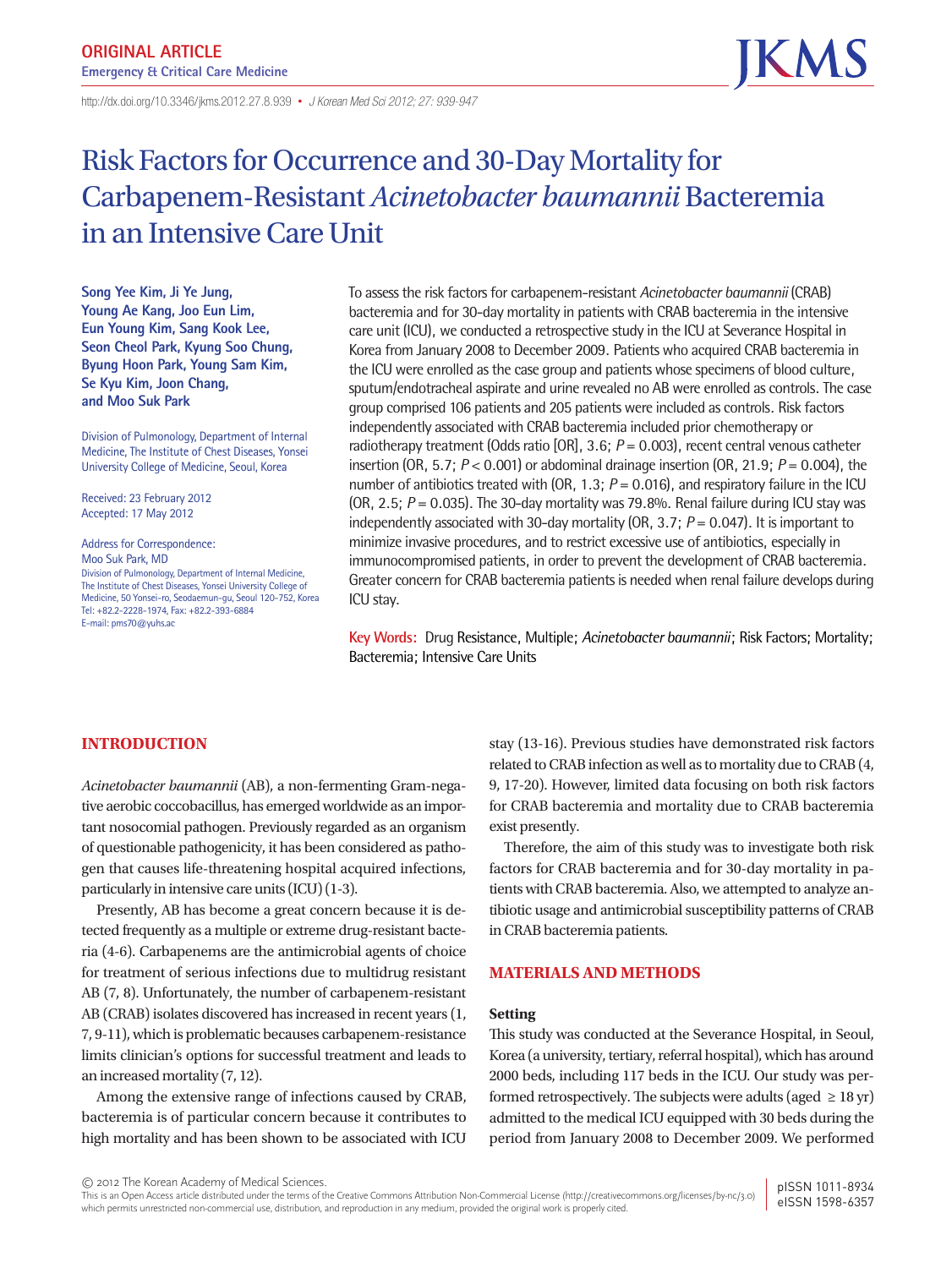screening cultures of blood, urine, and endotracheal aspirate/ sputum in all the patients upon ICU admission. We also performed additional cultures when systemic inflammatory response syndrome was newly observed or persisted for more than 3 days despite a change in antibiotics administered, or when a patient's clinical condition had deteriorated, including worsening of respiratory status, requiring mechanical ventilation, vasopressors, or massive fluid resuscitation. We defined colonization as the presence of AB in sputum/endotracheal aspirate, urine or secretion which did not cause adverse clinical symptoms or signs, according to the surveillance definitions of the Centers for Disease Control and Prevention/National Healthcare Safety Network (21). In order to exclude the effects of exposure to external influences before admission to the ICU, we excluded patients who died within 48 hr of admission to the ICU. As some previous studies reported a significant increase in the incidence of bacteremia in patients with AB colonization (22), we excluded patients who were previously colonized with AB in order to eliminate the influence of this factor as much as possible.

#### **Case group**

The case group was defined as patients with ICU-acquired CRAB bacteremia. ICU-acquired CRAB bacteremia was defined as the identification of one or more CRAB from blood cultures obtained 48 hr after admission to the ICU with systemic inflammatory response syndrome (SIRS) (23-26). The first isolation of CRAB was considered. When AB bacteremia was identified, we administered the following antibiotics, including ampicillin-sulbactam, amikacin or carbapenem, until the results of antimicrobial susceptibility tests were reported. And we changed the administration of antibiotics according to the results of the antimicrobial susceptibility tests.

#### **Control group**

The control group was comprised of patients who had been admitted to the ICU during the same study period and in whom AB had never been isolated from blood specimens, sputum specimens/endotracheal aspirates, and urine specimens.

# **Definitions**

Patients with infection or colonization were assessed following the definition proposed by the Centers for Diseases Control and Prevention (CDC) (23). The microorganisms were defined as CRAB if AB with minimum inhibitory concentrations (MICs) of  $\geq 8 \mu g/mL$  for both imipenem and meropenem were recorded. AB that was susceptible to meropenem but was resistant to imipenem, or susceptible to imipenem but resistant to meropenem was excluded from the analysis to alleviate confusion. Antibiotic sensitivity was determined by the disc diffusion method according to the guidelines of the Clinical and Laboratory Stan-

The baseline dates were defined as the day that CRAB was identified in the case group, and the day of discharge from ICU in the control group. The reason for these definitions for the baseline dates was that CRAB bacteremia occurred in the case group patients because they were exposed to a risk factor, and the control group patients, who were not exposed to any risk factors, were discharged from ICU without CRAB infection (22).

Possible risk factors investigated prior to admission to the ICU included the following: age, sex, APACHE II score, presence of shock at admission to ICU, stay in the general ward before admission to ICU, underlying diseases and the causes of ICU admission. Possible risk factors investigated after admission to ICU included the following: stay in ICU until the baseline date, total parenteral nutrition, presence of immunosuppression, neutropenia, and organ failure.

Immunosuppression was defined as follows: therapy of prednisolone or an equivalent drug at least 10 mg/day for 15 days, and chemotherapy or radiotherapy within 6 months before the baseline date. We defined neutropenia as an absolute neutrophil count < 1,500 cells/μL blood within 2 weeks before the baseline date.

We investigated invasive procedures, including applications of an arterial catheter, abdominal drainage, central venous catheter, ventilator, tracheotomy, hemodialysis, peritoneal dialysis, nasogastric tube, thoracic drainage, urinary catheter etc., within 48 hr before the baseline date and the maintenance of any of these invasive devices for over 48 hr within 2 weeks before the baseline date.

Respiratory failure was defined as the condition when  $PaO<sub>2</sub>$  $<$  60 mmHg on FiO<sub>2</sub> = 0.2 was observed or when ventilator support was needed. The condition of systolic arterial pressure < 90 mmHg with signs of peripheral hypoperfusion or the condition of continuous infusion of vasopressors or inotropic agents in order to maintain systolic pressure > 90 mmHg was defined as cardiovascular failure. Renal failure was described as the condition of serum creatinine > 300 μM/L or urine output < 500 mL/ 24 hr or < 180 mL/8 hr or hemodialysis or peritoneal dialysis. We defined hepatic failure as serum bilirubin  $> 100 \mu M/L$  or alkaline phosphatase  $> 3 \times$  normal.

We analyzed the history of antibiotic therapy in both case and control groups. For this, we investigated the number and type of antibiotics used for a period longer than 48 hr within 2 weeks before the baseline date.

All patients were followed up for 30 days after the onset of bacteremia.

#### **Statistical analyses**

Continuous variables were presented as mean ± standard deviation, and comparative analysis was conducted using an independent sample t-test. An chi-squared-test and Fisher's exact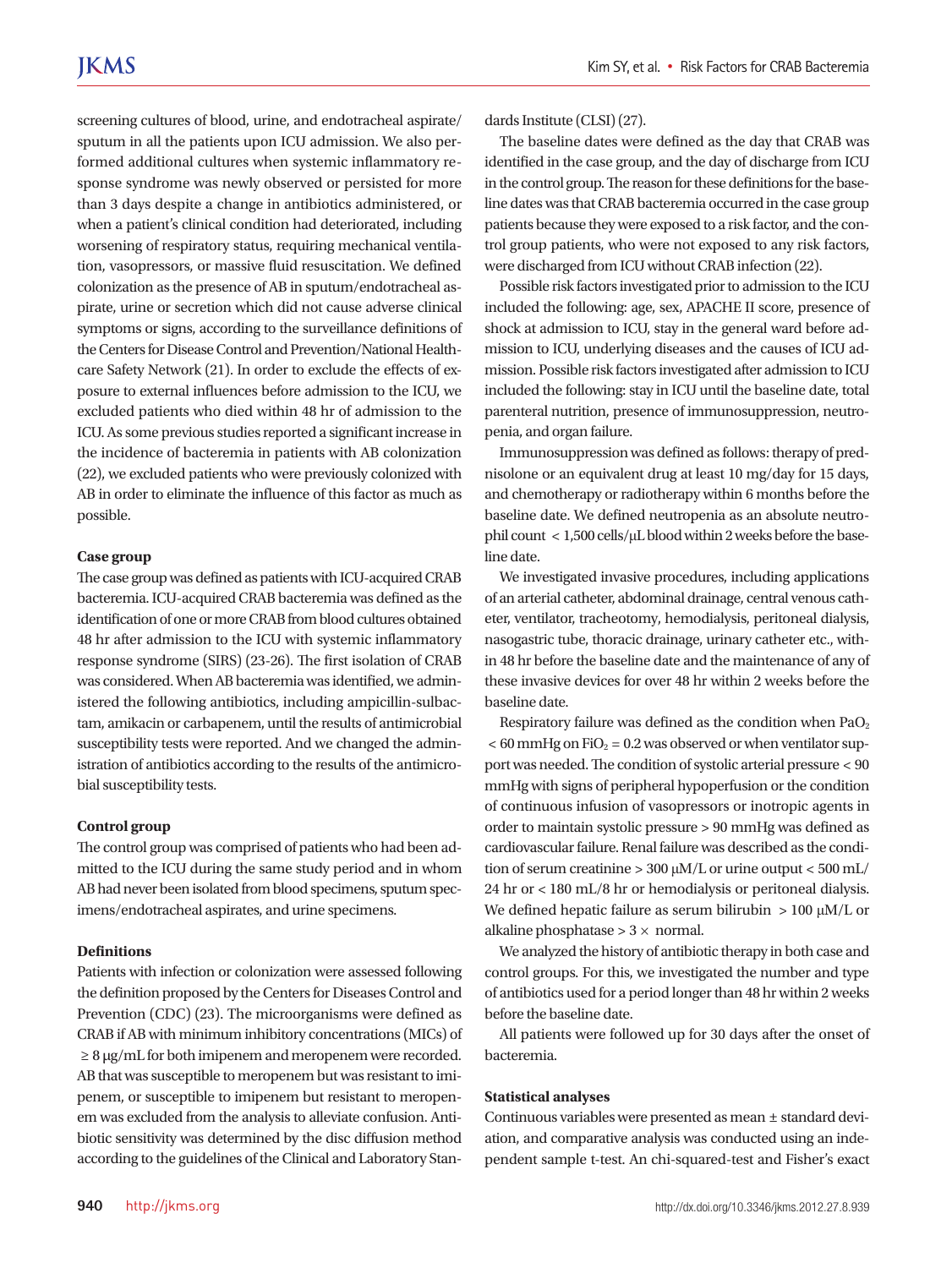test were used for comparative analysis of categorical variables, and the odds ratio was calculated with confidence intervals of 95%. To determine independent risk factors, multivariate analysis was performed using a logistic regression. Statistical significance was defined as *P* < 0.05. SPSS 17.0 (SPSS, Chicago, IL, USA) was used for all analyses.

#### **Ethics statement**

This study was approved by the institutional review board of Severance Hospital (IRB No. 4-2010-0035). Informed consent was waived by the board.

# **RESULTS**

The characteristics of the medical ICU population during the study period are as follows: A total of 975 patients were admitted to the ICU and 72 patients were readmitted to the ICU. A mechanical ventilator was used in 812 patient during ICU stay. Four hundred seventeen patients died during ICU stay. The mean age was  $61.3 \pm 15.6$  yr and the number of male patients was 618. Major causes of ICU admission are presented in Fig. 1.

After excluding readmission, a total of 903 patients were admitted to the ICU during the research period, and those who died within 48 hr after admission to the ICU  $(n = 208, 23.0\%)$  were excluded. In addition, those who showed AB colonization only  $(n = 343, 38.0\%)$  and those who had already had AB colonization before admission to the ICU ( $n = 22, 2.4\%$ ) were excluded. Those who were transferred from another ICU to the medical ICU (n = 15, 1.7%) were also excluded. And those whose blood Table 1. Baseline characteristics of cases and controls

| Parameters                                                                                                                                                                                                                                                                                                                                                         | Cases<br>$(n = 106)$                                                                                                                                    | Controls<br>$(n = 205)$                                                                                                                                                  | Odds ratio<br>(95% CI)                                                                                                                                                                                                                                                           | $P$ value                                                                                                                                 |
|--------------------------------------------------------------------------------------------------------------------------------------------------------------------------------------------------------------------------------------------------------------------------------------------------------------------------------------------------------------------|---------------------------------------------------------------------------------------------------------------------------------------------------------|--------------------------------------------------------------------------------------------------------------------------------------------------------------------------|----------------------------------------------------------------------------------------------------------------------------------------------------------------------------------------------------------------------------------------------------------------------------------|-------------------------------------------------------------------------------------------------------------------------------------------|
| Age, mean years $\pm$ SD                                                                                                                                                                                                                                                                                                                                           | $61.8 + 15.3$                                                                                                                                           | $60.1 + 16.2$                                                                                                                                                            |                                                                                                                                                                                                                                                                                  | 0.372                                                                                                                                     |
| Male sex                                                                                                                                                                                                                                                                                                                                                           | 62 (58.5)                                                                                                                                               | 133 (64.9)                                                                                                                                                               | $0.8(0.5-1.3)$                                                                                                                                                                                                                                                                   | 0.392                                                                                                                                     |
| Underlying diseases<br>Diabetes mellitus<br>Chronic lung disease<br>Cerebrovascular disease<br>Chronic renal disease<br>Hypertension<br>Cardiovascular disease<br>Chronic liver disease<br>Rheumatologic disease<br>Solid organ malignancy<br>Hematologic malignancy<br>Transplantation<br><b>HIV</b> infection                                                    | 32 (30.2)<br>13 (12.3)<br>12(11.3)<br>13 (12.3)<br>37 (34.9)<br>13 (12.3)<br>13 (12.3)<br>4(3.8)<br>29 (27.4)<br>32 (30.2)<br>11 (10.4)<br>2(1.9)       | 50 (24.4)<br>21(10.2)<br>20(9.8)<br>42 (20.5)<br>74 (36.1)<br>25 (12.2)<br>30 (14.6)<br>13(6.3)<br>41 (20.0)<br>29 (14.1)<br>10(4.9)<br>0(0)                             | $1.3(0.8-2.2)$<br>$1.2(0.6-2.4)$<br>$1.2(0.6-2.6)$<br>$0.5(0.3-1.0)$<br>$1.0(0.6-1.6)$<br>$1.1(0.5-2.1)$<br>$0.9(0.5-1.8)$<br>$0.6(0.2-1.8)$<br>$1.7(1.0-2.9)$<br>$2.5(1.4-4.4)$<br>$2.4(1.0-5.7)$<br>$2.9(2.5-3.4)$                                                             | 0.281<br>0.668<br>0.509<br>0.053<br>0.910<br>0.891<br>0.809<br>0.311<br>0.046<br>0.001<br>0.062<br>0.121                                  |
| Causes of ICU admission<br>Infectious diseases<br>Respiratory infection<br>Genitourinary infection<br>Abdominal infection<br><b>CNS</b> infection<br>Other infection<br>Unknown origin<br>Respiratory failure<br>Renal failure<br>Pulmonary hemorrhage<br>Gastrointestinal bleeding<br>Hepatic failure<br>Cardiologic disease<br>Endocrinologic disease<br>Others* | 98 (92.5)<br>86 (81.1)<br>6(5.7)<br>9(8.5)<br>0(0)<br>3(2.8)<br>2(1.9)<br>90 (85.0)<br>1(0.9)<br>1(0.9)<br>3(2.8)<br>3(2.8)<br>2(1.9)<br>0(0)<br>9(8.5) | 148 (72.2)<br>116 (56.6)<br>11(5.4)<br>23(11.2)<br>1(0.5)<br>7(3.4)<br>9(4.4)<br>125 (61.0)<br>22(0.7)<br>3(1.5)<br>17(8.3)<br>24 (11.7)<br>19(9.3)<br>2(1.0)<br>34(7.3) | $4.9(2.2 - 10.7)$<br>$3.5(2.0-6.0)$<br>$1.0(0.4-2.8)$<br>$0.7(0.3-1.6)$<br>$1.5(1.4-1.7)$<br>$0.7(0.2-3.1)$<br>$0.4(0.1-1.9)$<br>$2.9(1.6-5.0)$<br>$0.1 (0.0 - 0.6)$<br>$0.6(0.1-6.0)$<br>$0.3(0.1-1.1)$<br>$0.2(0.1-0.7)$<br>$0.2(0.0-0.8)$<br>$1.5(1.4-1.7)$<br>$0.4(0.2-1.0)$ | < 0.001<br>< 0.001<br>0.974<br>0.395<br>0.999<br>0.740<br>0.236<br>< 0.001<br>0.001<br>0.999<br>0.053<br>0.007<br>0.012<br>0.544<br>0.038 |

Data are N (%) of patients, unless otherwise indicated. \*Others, including brain hemorrhage and acute cerebral infarction. CI, confidence intervals; ICU, intensive care unit; CNS, central nervous system.

Excluded Readmission ( $n = 72$ ) Excluded CSAB bacteremia ( $n = 4$ ) Excluded Death  $<$  48 hr (n = 208) Colonization before ICU admission ( $n = 22$ ) Transferred from another ICU ( $n = 15$ ) Colonization ( $n = 343$ ) ICU admission during 2008-2009  $(n = 978)$ ICU admission excluding readmission  $(n = 903)$ No colonization  $(n = 315)$  (34.9%) CRAB bacteremia  $(n = 106)$ No colonization No bacteremia  $(n = 205)$ 

Allergic diseases ( $n = 1, 0.1\%$ ) Cardiovascular diseases ( $n = 7, 0.7\%$ ) Endocrinologic diseases ( $n = 2, 0.2\%$ ) Gastroenterologic diseases ( $n = 182, 18.7\%$ ) Hematologic diseases ( $n = 163, 16.7\%$ ) Infectious diseases ( $n = 159, 16.9\%$ ) Nephrologic diseases ( $n = 72, 7.4\%$ ) Oncologic diseases ( $n = 83, 8.5\%$ ) Respiratory diseases ( $n = 294, 30.2\%$ ) Rheumatologic diseases ( $n = 12, 1.2\%$ )

Fig. 1. Outline of study design. ICU, intensive care unit; CRAB, carbapenem-resistant *Acinetobacter baumannii*; CSAB, carbapenem-sensitive *Acinetobacter baumannii*.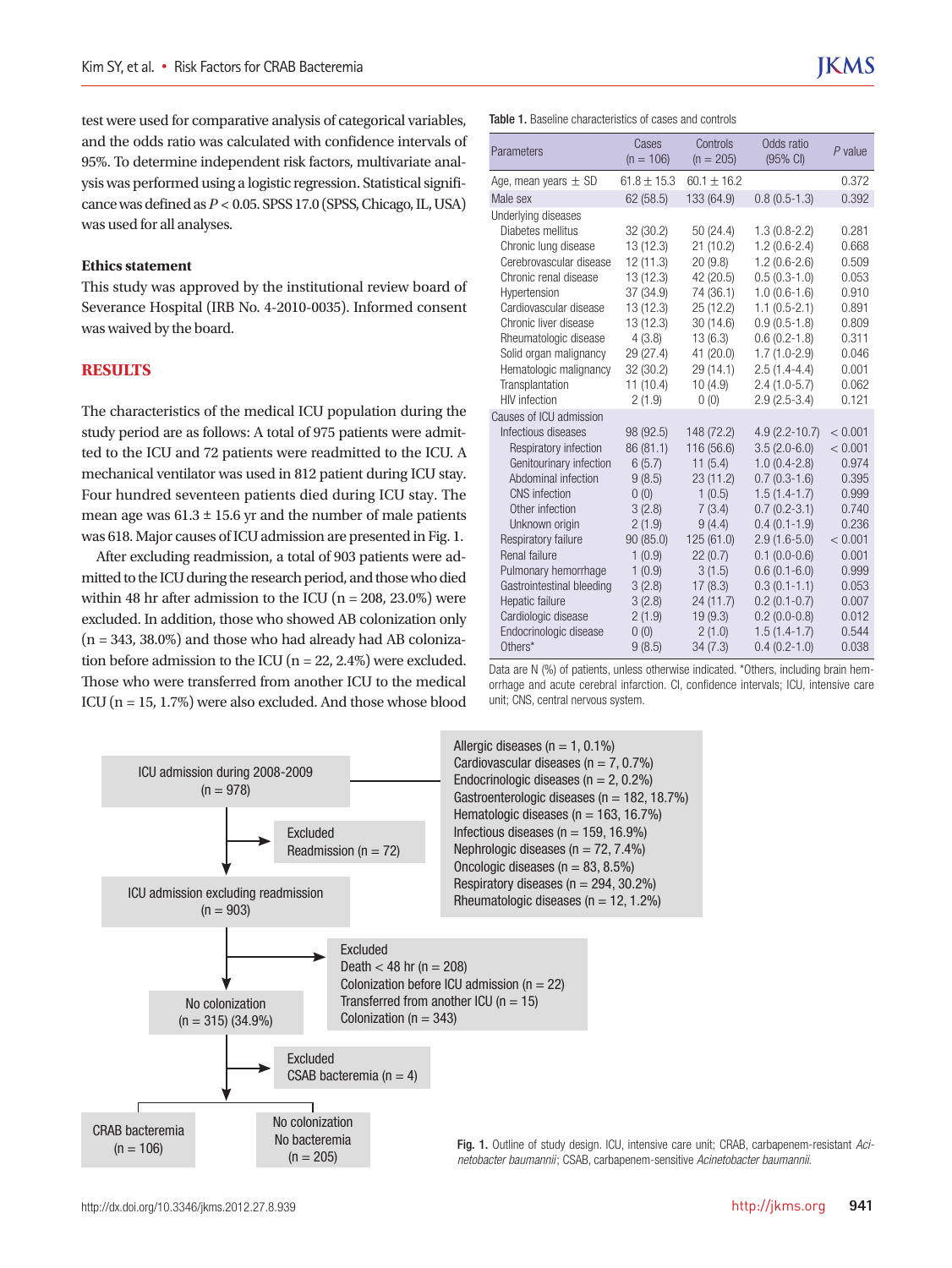# **JKMS**

Table 2. Risk factors for carbapenem-resistant *Acinetobacter baumannii* bacteremia related clinical characteristics, procedures and presence of devices

| Parameters                                                                                                                                                                                                                                                 | Cases ( $n = 106$ )                                                                                                        | Controls ( $n = 205$ )                                                                                         | Odds ratio (95% CI)                                                                                                                                                                                            | $P$ value                                                                                                   |
|------------------------------------------------------------------------------------------------------------------------------------------------------------------------------------------------------------------------------------------------------------|----------------------------------------------------------------------------------------------------------------------------|----------------------------------------------------------------------------------------------------------------|----------------------------------------------------------------------------------------------------------------------------------------------------------------------------------------------------------------|-------------------------------------------------------------------------------------------------------------|
| APACHE II scores, mean ± SD                                                                                                                                                                                                                                | $24 \pm 15.0$                                                                                                              | $25.8 \pm 7.29$                                                                                                |                                                                                                                                                                                                                | 0.413                                                                                                       |
| Initial shock status                                                                                                                                                                                                                                       | 79 (74.5)                                                                                                                  | 137 (66.8)                                                                                                     | $1.5(0.9-2.4)$                                                                                                                                                                                                 | 0.156                                                                                                       |
| GW days before ICU admission                                                                                                                                                                                                                               | $12.0 \pm 17.4$                                                                                                            | $4.0 \pm 20.3$                                                                                                 |                                                                                                                                                                                                                | 0.517                                                                                                       |
| ICU hospitalization (days)*                                                                                                                                                                                                                                | $18.7 \pm 40.6$                                                                                                            | $9.5\,\pm\,9.4$                                                                                                |                                                                                                                                                                                                                | 0.021                                                                                                       |
| Total parenteral nutrition                                                                                                                                                                                                                                 | 44 (41.5)                                                                                                                  | 89 (41.5)                                                                                                      | $1.0(0.5-1.4)$                                                                                                                                                                                                 | 0.559                                                                                                       |
| Prior chemotherapy or radiotherapy                                                                                                                                                                                                                         | 71 (67.0)                                                                                                                  | 46 (22.4)                                                                                                      | $6.3(3.8-10.5)$                                                                                                                                                                                                | < 0.001                                                                                                     |
| Prior steroid treatment                                                                                                                                                                                                                                    | 72 (67.9)                                                                                                                  | 88 (42.9)                                                                                                      | $1.9(1.2-3.1)$                                                                                                                                                                                                 | 0.006                                                                                                       |
| Number of antibiotics <sup>†</sup>                                                                                                                                                                                                                         | $5.2 \pm 1.8$                                                                                                              | $3.9 \pm 2.0$                                                                                                  |                                                                                                                                                                                                                | < 0.001                                                                                                     |
| Neutropenia                                                                                                                                                                                                                                                | 24(22.6)                                                                                                                   | 35(17.0)                                                                                                       | $1.4(0.8-1.5)$                                                                                                                                                                                                 | 0.223                                                                                                       |
| Organ failure                                                                                                                                                                                                                                              |                                                                                                                            |                                                                                                                |                                                                                                                                                                                                                |                                                                                                             |
| Respiratory                                                                                                                                                                                                                                                | 93 (87.7)                                                                                                                  | 101 (49.3)                                                                                                     | $7.7(4.1-14.6)$                                                                                                                                                                                                | < 0.001                                                                                                     |
| Cardiovascular                                                                                                                                                                                                                                             | 8(7.5)                                                                                                                     | 25(12.2)                                                                                                       | $0.6(0.2-1.3)$                                                                                                                                                                                                 | 0.174                                                                                                       |
| Renal                                                                                                                                                                                                                                                      | 44 (41.5)                                                                                                                  | 76 (37.0)                                                                                                      | $1.3(0.8-2.0)$                                                                                                                                                                                                 | 0.327                                                                                                       |
| Hepatic                                                                                                                                                                                                                                                    | 15(14.2)                                                                                                                   | 28 (13.7)                                                                                                      | $1.0(0.5-2.0)$                                                                                                                                                                                                 | 0.996                                                                                                       |
| Invasive procedures $(< 48$ hr)                                                                                                                                                                                                                            |                                                                                                                            |                                                                                                                |                                                                                                                                                                                                                |                                                                                                             |
| Arterial catheter<br>Abdominal drainage<br>Central venous catheter<br>Mechanical ventilator<br>Tracheostomy<br>Conventional HD & CRRT<br>Peritoneal dialysis<br>Nasogastric tube<br>Thoracic drainage<br>Urinary catheter<br>Other procedures <sup>#</sup> | 5(4.7)<br>18 (17.0)<br>67 (63.2)<br>6(5.6)<br>3(2.8)<br>32 (30.2)<br>10(9.4)<br>2(1.9)<br>16(15.0)<br>10(9.4)<br>29 (27.3) | 11(5.4)<br>3(1.5)<br>26 (12.7)<br>9(4.4)<br>0(0)<br>13(6.3)<br>0(0)<br>10(4.9)<br>1(0.5)<br>12(5.9)<br>2(1.0)  | $0.8(0.3-2.5)$<br>13.2 (3.8-45.8)<br>$10.7(6.1 - 18.8)$<br>$1.3(0.4-3.6)$<br>$2.9(2.5-3.4)$<br>$4.8(2.4-9.8)$<br>$3.1 (2.6 - 3.6)$<br>$0.4(0.1-1.7)$<br>34.7 (4.5-265.7)<br>$1.6(0.7-3.9)$<br>36.3 (8.5-155.8) | 0.752<br>< 0.001<br>< 0.001<br>0.782<br>0.042<br>< 0.001<br>< 0.001<br>0.227<br>< 0.001<br>0.283<br>< 0.001 |
| Presence of invasive devices (within 2 weeks)                                                                                                                                                                                                              |                                                                                                                            |                                                                                                                |                                                                                                                                                                                                                |                                                                                                             |
| Arterial catheter<br>Abdominal drainage<br>Central venous catheter<br>Mechanical ventilator<br>Tracheostomy<br>Conventional HD & CRRT<br>Peritoneal dialysis<br>Nasogastric tube<br>Thoracic drainage                                                      | 97 (91.5)<br>5(4.7)<br>105 (99.1)<br>98 (92.5)<br>24(22.6)<br>38 (35.8)<br>1(0.9)<br>102 (96.2)<br>18(17.0)                | 175 (85.4)<br>12(5.9)<br>196 (95.6)<br>137 (66.8)<br>34(16.6)<br>74 (36.1)<br>6(2.9)<br>176 (85.9)<br>21(10.2) | $1.3(0.6-2.6)$<br>$0.8(0.3-2.2)$<br>$5.0(0.6-40.0)$<br>$6.3(2.9-13.8)$<br>$1.5(0.8-2.6)$<br>$0.9(0.6-1.5)$<br>$0.3(0.0-2.6)$<br>$4.4(1.5-12.8)$<br>$1.7(0.9-3.4)$                                              | 0.482<br>0.624<br>0.093<br>< 0.001<br>0.183<br>0.784<br>0.036<br>0.004<br>0.116                             |
| Urinary catheter<br>Other procedures <sup>#</sup>                                                                                                                                                                                                          | 103 (97.2)<br>4(3.8)                                                                                                       | 188 (91.7)<br>19(9.3)                                                                                          | $3.2(0.9-11.3)$<br>$0.4(0.1-1.1)$                                                                                                                                                                              | 0.053<br>0.067                                                                                              |

Data are No. (%) of patients, unless otherwise indicated. \*From ICU admission to bacteremia or ICU discharge; \*Received antibiotic therapy for at least 48 hr during 2 weeks before bacteremia; <sup>‡</sup>Others, including rectal tube and chemoport. CI, confidence intervals; APACHE, acute physiological assessment and chronic health evaluation; GW, general ward; ICU, intensive care unit; HD, hemodialysis; CRRT, continuous renal replacement therapy.

Table 3. Multivariate analysis of risk factors related to carbapenem-resistant *Acinetobacter baumannii* bacteremia

| Parameters                                                     | Odds ratio<br>(95% CI) | $P$ value |
|----------------------------------------------------------------|------------------------|-----------|
| Prior chemotherapy or radiotherapy*                            | $3.6(1.5-8.3)$         | 0.003     |
| Recent invasive procedure-central venous catheter <sup>†</sup> | $5.7(2.4-13.6)$        | < 0.001   |
| Recent invasive procedure-abdominal drainage <sup>+</sup>      | 21.9 (2.6-181.7)       | 0.004     |
| Number of antibiotics <sup>#</sup>                             | $1.3(1.1-1.6)$         | 0.016     |
| Respiratory failure during ICU stay                            | $2.5(1.1-5.8)$         | 0.035     |

Data are No. (%) of patients, unless otherwise indicated. \*Received chemotherapy or radiotherapy 6 months before ICU admission; † Underwent an invasive procedure within 48 hr before bacteremia or ICU discharge; ‡ Received antibiotics for at least 48 hr within 2 weeks before bacteremia or ICU discharge. CI, confidence intervals; ICU, intensive care unit.

culture revealed CSAB (carbapenem-susceptible AB)  $(n = 4, 0.4\%)$ were excluded. After the exclusions, the case group consisted of 106 patients (11.7%), and the control group included 205 patients (22.7%). An outline of the study design is summarized in Fig. 1.

Table 1 summarizes the characteristics of the case group and control group. There was no significant difference in mean age or sex. The prevalence of solid organ malignancy and hematologic malignancy was higher in the case group (solid organ malignancy: Odds ratio [OR]: 1.7, *P* = 0.046; hematologic malignancy: OR, 2.5,  $P = 0.001$ ). As to the causes of ICU admission, the percentage of respiratory infection and respiratory failure was higher in the case group (respiratory infection: OR, 3.5, *P* < 0.001, respiratory failure: OR, 2.9, *P* < 0.001). The percentages of those admitted to the ICU for renal failure, hepatic failure or cardiologic disease were lower in the case group than in the control group (renal failure: OR, 0.1, *P* = 0.001, hepatic failure: OR, 0.2, *P* = 0.007, cardiologic disease: OR, 0.2, *P* = 0.012).

The univariate analysis of risk factors related to clinical characteristics, recent invasive procedures and presence of invasive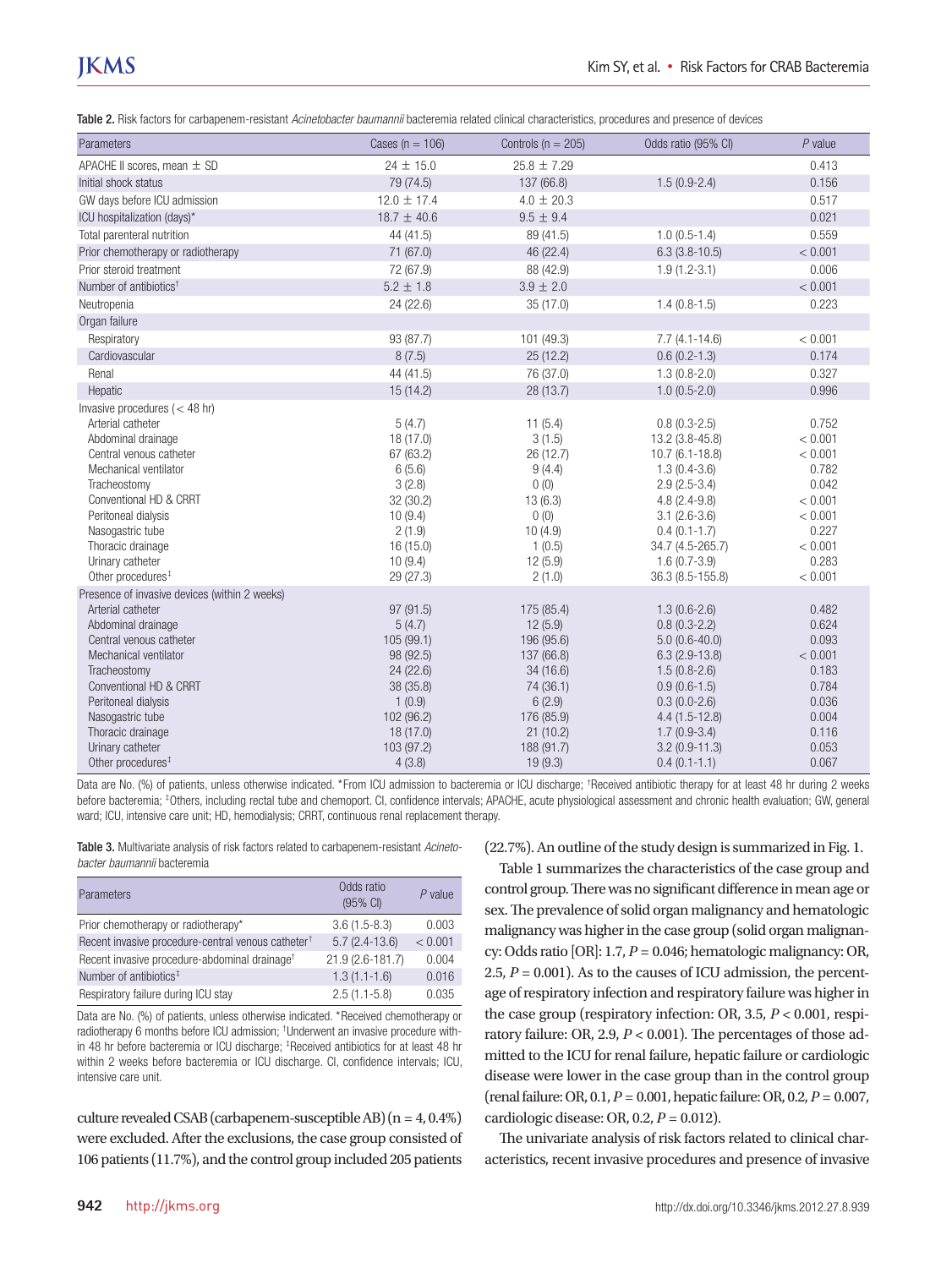Table 4. Antibiotics usage of before baseline date and upon presentation of CRAB bacteremia

| Antibiotics                            |                     | On the timing of CRAB<br>bacteremia |                     |           |                     |
|----------------------------------------|---------------------|-------------------------------------|---------------------|-----------|---------------------|
|                                        | Cases ( $n = 106$ ) | Controls ( $n = 205$ )              | Odds ratio (95% CI) | $P$ value | Cases ( $n = 106$ ) |
| Penicillin                             |                     |                                     |                     |           |                     |
| Antipseudomonal                        | 64 (60.4)           | 101(49.3)                           | $1.4(0.9-2.3)$      | 0.131     | 9(8.5)              |
| Other penicillin                       | 3(2.8)              | 11(5.4)                             | $0.5(0.1-1.8)$      | 0.393     | 2(1.9)              |
| Cephalosporin                          |                     |                                     |                     |           |                     |
| 1st generation                         | 2(1.9)              | 3(1.5)                              | $0.6(0.1-6.0)$      | 0.999     | 0(0)                |
| 2nd generation                         | 10(9.4)             | 2(1.0)                              | $10.2(2.2 - 47.2)$  | < 0.001   | 0(0)                |
| 3rd generation                         | 62(58.5)            | 99 (48.3)                           | $1.4(0.9-2.2)$      | 0.172     | 15(14.2)            |
| Ceftazidime                            | 38(35.8)            | 14(6.8)                             | $7.2(3.7-14.1)$     | < 0.001   | 11(10.4)            |
| Others*                                | 23(21.7)            | 90 (43.9)                           | $0.3(0.2-0.6)$      | < 0.001   | 4(3.8)              |
| 4th generation                         | 9(8.5)              | 15(7.3)                             | $1.1(0.5-2.7)$      | 0.783     | 2(1.9)              |
| Fluoroquinolone                        | 51(48.1)            | 99 (48.3)                           | $0.9(0.6-1.5)$      | 0.744     | 18 (17.0)           |
| Carbapenem                             | 85 (80.2)           | 112 (54.6)                          | $2.8(1.7-4.8)$      | < 0.001   | 80 (75.5)           |
| Glycopeptide                           | 61(57.5)            | 123 (60.0)                          | $0.8(0.5-1.3)$      | 0.435     | 69 (65.1)           |
| Aminoglycoside                         | 27(25.5)            | 31(15.1)                            | $1.8(1.0-3.3)$      | 0.040     | 10(9.4)             |
| Anti-anaerobic antibiotic              | 28 (26.4)           | 79 (38.5)                           | $0.5(0.3-0.9)$      | 0.019     | 29 (27.4)           |
| Macrolide                              | 16(15.1)            | 12(5.9)                             | $2.7(1.2-6.0)$      | 0.010     | 3(2.8)              |
| Antifungal agents                      | 29(27.4)            | 48 (23.4)                           | $1.2(0.7-2.0)$      | 0.562     | 46 (43.4)           |
| Antiviral agents                       | 37(35.0)            | 23(11.2)                            | $4.0(2.2 - 7.2)$    | < 0.001   | 27(25.5)            |
| TMP-SMX                                | 55(51.9)            | 25(12.2)                            | $7.2(4.1-12.6)$     | < 0.001   | 46 (43.4)           |
| Colistin                               | 12(11.3)            | 10(4.9)                             | $2.4(1.0-5.7)$      | 0.045     | 8(7.5)              |
| Others <sup><math>\dagger</math></sup> | 31(29.2)            | 22(10.7)                            | $3.3(1.8-6.0)$      | < 0.001   | 14 (14.2)           |

Data are No. (%) of patients, unless otherwise indicated. \*Others, including ceftriaxone, cefperazone-sulbactam and cefotaxime; †Others, including doxycycline, synercid, zyvox and tygacil. CI, confidence intervals; CRAB, carbapenem-resistant *Acinetobacter baumannii*, TMP-SMX, Trimethoprim-sulfamethoxazole.

|                             |  |  |  |  | Table 5. Risk factors for 30-day mortality in carbapenem-resistant Acinetobacter |  |
|-----------------------------|--|--|--|--|----------------------------------------------------------------------------------|--|
| <i>baumannii</i> bacteremia |  |  |  |  |                                                                                  |  |

| Parameter                                                                                                                                                                                                                                                                               | $Non-$<br>survivor<br>$(n = 79)$                                                                                           | Survivor<br>$(n = 20)$                                                                                       | Odds ratio<br>(95% CI)                                                                                                                                                                                    | $P$ value                                                                                       |
|-----------------------------------------------------------------------------------------------------------------------------------------------------------------------------------------------------------------------------------------------------------------------------------------|----------------------------------------------------------------------------------------------------------------------------|--------------------------------------------------------------------------------------------------------------|-----------------------------------------------------------------------------------------------------------------------------------------------------------------------------------------------------------|-------------------------------------------------------------------------------------------------|
| Age, mean years $\pm$ SD                                                                                                                                                                                                                                                                | $59.8 \pm 15.768.3 \pm 8.9$                                                                                                |                                                                                                              |                                                                                                                                                                                                           | 0.003                                                                                           |
| Male sex                                                                                                                                                                                                                                                                                | 45 (57.0)                                                                                                                  | 13 (65.0)                                                                                                    | $0.7(0.3-2.0)$                                                                                                                                                                                            | 0.514                                                                                           |
| Underlying diseases<br>Diabetes mellitus<br>Chronic lung disease<br>Cerebrovascular disease<br>Chronic renal disease<br>Hypertension<br>Cardiovascular disease<br>Chronic liver disease<br>Rheumatologic disease<br>Solid organ malignancy<br>Hematologic malignancy<br>Transplantation | 23 (29.1)<br>7(8.9)<br>6(7.6)<br>8(10.1)<br>28 (35.4)<br>7(8.9)<br>13 (16.5)<br>4(5.1)<br>22(27.8)<br>28 (35.4)<br>9(11.4) | 8(40.0)<br>5(25)<br>4 (20)<br>5(25.0)<br>8(40.0)<br>3(15.0)<br>0(0)<br>0(0)<br>4(20.0)<br>3(15.0)<br>2(10.0) | $0.6(0.2 - 1.7)$<br>$0.3(0.1-1.0)$<br>$0.3(0.1-1.3)$<br>$0.3(0.1 - 1.2)$<br>$0.8(0.3-2.3)$<br>$0.6(0.1 - 2.4)$<br>$0.8(0.7-0.9)$<br>$0.8(0.7-0.9)$<br>$1.5(0.5-5.1)$<br>$3.1(0.8-11.5)$<br>$1.2(0.2-5.8)$ | 0.348<br>0.048<br>0.206<br>0.079<br>0.705<br>0.418<br>0.065<br>0.580<br>0.578<br>0.106<br>1.000 |
| <b>HIV</b> infection                                                                                                                                                                                                                                                                    | 2(2.5)                                                                                                                     | (0.0)                                                                                                        | $0.8(0.7-0.9)$                                                                                                                                                                                            | 1.000                                                                                           |
| Shock status at admission                                                                                                                                                                                                                                                               | 57 (72.2)                                                                                                                  | 16(80.0)                                                                                                     | $0.6(0.2 - 2.2)$                                                                                                                                                                                          | 0.578                                                                                           |
| <b>APACHE II scores</b><br>at admission, mean $\pm$ SD                                                                                                                                                                                                                                  | $24.4 \pm 8.5$                                                                                                             | $23.5 \pm 6.0$                                                                                               |                                                                                                                                                                                                           | 0.587                                                                                           |
| Neutropenia                                                                                                                                                                                                                                                                             | 22(27.8)                                                                                                                   | 1(5.0)                                                                                                       | $7.3(0.9-58.1)$                                                                                                                                                                                           | 0.037                                                                                           |
| Organ failure<br>Respiratory<br>Cardiovascular<br>Renal<br>Hepatic                                                                                                                                                                                                                      | 71 (89.9)<br>7(8.9)<br>39 (49.4)<br>13 (16.5)                                                                              | 15 (75.0)<br>1(5.0)<br>4(20.0)<br>2(10.0)                                                                    | $3.0(0.8-10.3)$<br>$1.8(0.2 - 16.0)$<br>$3.9(1.2 - 12.7)$<br>$1.8(0.4-8.6)$                                                                                                                               | 0.079<br>1.000<br>0.023<br>0.729                                                                |

Data are No. (%) of patients, unless otherwise indicated. CI, confidence intervals; APACHE, acute physiological assessment and chronic health evaluation.

devices are shown in Table 2. There was no difference in the mean APACHE II score and initial shock status for direct ICU

admission and stay in the general ward before admission to the ICU. Stay in the ICU until the baseline date was longer in the case group (case group,  $18.7 \pm 40.6$  days vs control group,  $9.5 \pm 9.4$ days;  $P = 0.021$ ). Prior chemotherapy or radiotherapy (OR, 6.3; *P* < 0.001), prior steroid treatment (OR, 1.9; *P* = 0.006), the use of many antibiotics for at least 48 hr within the 2 weeks before the baseline date  $(P < 0.001)$ , and respiratory failure in the ICU (OR, 7.7; *P* < 0.001) were also associated with CRAB bacteremia. Among procedures conducted within 48 hours before the baseline date, abdominal drainage (OR, 13.2; *P* < 0.001), central venous catheter insertion (OR, 10.7; *P* < 0.001), tracheotomy (OR, 2.9; *P* = 0.042), hemodialysis (OR, 4.8; *P* < 0.001), peritoneal dialysis (OR, 3.1; *P* < 0.001), and thoracic drainage (OR, 34.7; *P* < 0.001) were associated with CRAB bacteremia in the ICU. Among invasive devices maintained for over 48 hr within the 2 weeks before the baseline date, mechanical ventilators (OR, 6.3; *P* < 0.001) and nasogastric tubes (OR, 4.4; *P* = 0.004) were associated with CRAB bacteremia in the ICU.

Table 3 summarizes the multivariate analysis of risk factors for CRAB bacteremia. We identified five independent risk factors related with CRAB bacteremia: prior chemotherapy or radiotherapy in the past (OR, 3.6;  $P = 0.003$ ), recent central venous catheter insertion (OR, 5.7; *P* < 0.001), recent abdominal drainage (OR, 21.9;  $P = 0.004$ ), the use of many antibiotics for at least 48 hr within the 2 weeks before the baseline date (OR, 1.3; *P* = 0.016), and respiratory failure at the ICU (OR, 2.5; *P* = 0.035).

Differences between the two groups in the antibiotics used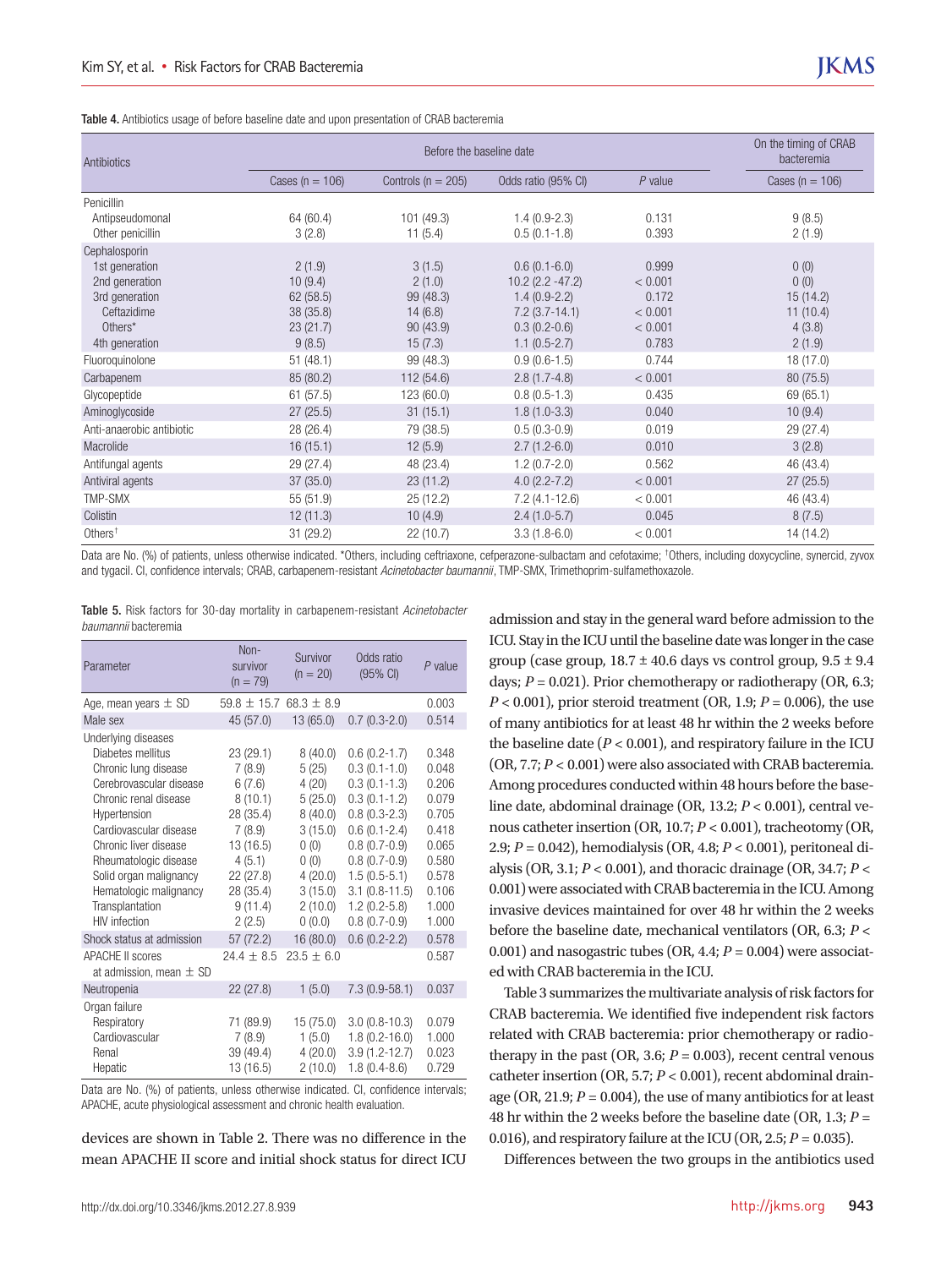before the baseline date are presented in Table 4. The percentage of those who used 2nd generation cephalosporin (*P* < 0.001), ceftazidime (*P* < 0.001), carbapenem (*P* < 0.001), aminoglycoside ( $P = 0.040$ ), macrolide ( $P = 0.010$ ), antiviral agents ( $P <$ 0.001), trimethoprim-sulfamethoxazole (*P* < 0.001), and colistin  $(P = 0.045)$  was higher in the case group than in the control group. We also analyzed antibiotic administration at the time of CRAB bacteremia presentation. Carbapenem (75%), glycopeptides (65.1%), antifungal agents (43.4%), and trimethoprim-sulfamethoxazole (43.4%) were commonly administered upon presentation of CRAB bacteremia.

Antimicrobial resistance patterns of CRAB were also analyzed. Most cases were resistant to almost all antibiotics tested except for colistin (0%), minocycline (5%), and rifampin (15.4%).

Table 5 shows the risk factors for 30-day mortality in CRAB bacteremia patients. The 30-day mortality was 79.8% (79/99). Patients who had a poor outcome were younger in mean age (Non-survivor  $59.8 \pm 15.7$  yr vs Survivor  $68.3 \pm 8.9$  yr) and had lower prevalence of chronic lung disease (OR, 0.3; *P* = 0.048). However, this difference was not significant in the logistic regression analysis. Univariate analysis showed that neutropenia (OR, 7.3; *P* = 0.037) and renal failure (OR, 3.9; *P* = 0.023) during ICU stay were significant risk factors for mortality. In the multivariate analysis, only renal failure during ICU stay was independently associated with 30-day mortality (OR, 3.7;  $P = 0.047$ ).

As we applied the activities for reducing CRAB infection for 1 yr, which were monitoring of hand washing, sooner removal of invasive devices, closed suction catheter use and by applying maximal barrier precautions upon device insertion, the number of patients with CRAB bacteremia has been decreasing since July 2010 (Fig. 2).

#### **DISCUSSION**



We attempted to identify risk factors for CRAB bacteremia and for 30-day mortality in patients with CRAB bacteremia through

Fig. 2. Trends of incidence of CRAB bacteremia after 1 yr of CRAB reduction activity. CRAB, carbapenem-resistant *Acinetobacter baumannii*; ICU, intensive care unit.

a retrospective case-control study. We also analyzed antibiotic usage patterns and antimicrobial resistance patterns in CRAB bacteremia patients.

Chemotherapy or radiotherapy within 6 months before admission to the ICU was found to be a risk factor for CRAB bacteremia, and this was consistent with previous studies (13). The fact that the probability of CRAB bacteremia increases in immunocompromised patients reflects the opportunistic characteristic of AB infections.

Respiratory failure after admission to the ICU was another risk factor for CRAB bacteremia, and this was consistent with the results of some previous studies (13). This was reasonable, given the previous reports that respiratory failure accelerates respiratory AB colonization and AB colonization is a risk factor for AB bacteremia (22). Respiratory failure was reliable risk factor for CRAB bacteremia, because secondary AB bacteremia generally begins with respiratory infection (28, 29). Hence, the use of a ventilator was also shown to be a risk factor of AB colonization and infection.

In our results, recent central venous catheter insertion increased the incidence of CRAB bacteremia and this result is likely related to the severe status in patients with central venous catheter. Although there was no differences in APACHE II scores, the fact that stay in the ICU was longer in the case group than in the control group (case: 18.7 ± 40.6 days vs control: 9.5 ± 9.4 days, *P* < 0.021) suggests that severity might have increased in the case group was prolonged after ICU admission.

Recent abdominal drainage increased the incidence of CRAB bacteremia, but this result has never been reported in previous studies. Because most abdominal drainage cases are for percutaneous transhepatic biliary drainage in order to treat biliary infection or for abscess drainage in the abdominal cavity, this result might be related to frequent treatment of severe diseases. Or this might be due to AB colonization in the skin of patients, on the hands of doctors, or in the materials that potentially cause abdominal vessel injury during abdominal drainage catheter insertion. From the culture of external environments of patients, AB from the environment and from the patients' blood was concordant by finger print polymerase chain reactions (Fig. 3). Thus, a mechanism of infection by which frequent procedures and colonization of the skin of patients causes CRAB bacteremia is not unreasonable. Because the number of patients who underwent abdominal drainage was small in each group (18 in the case group vs 3 in the control group) and we did not screen for colonization of the skin of patients or hands of doctors, additional study is necessary for validation of the proposed mechanism.

The risk of CRAB bacteremia increased when the number of antibiotics recently administered became larger. In addition, there were differences between the two groups in the types of antibiotics used. More frequent use of aminoglycoside in the case group was consistent with previous reports (22). Ceftazi-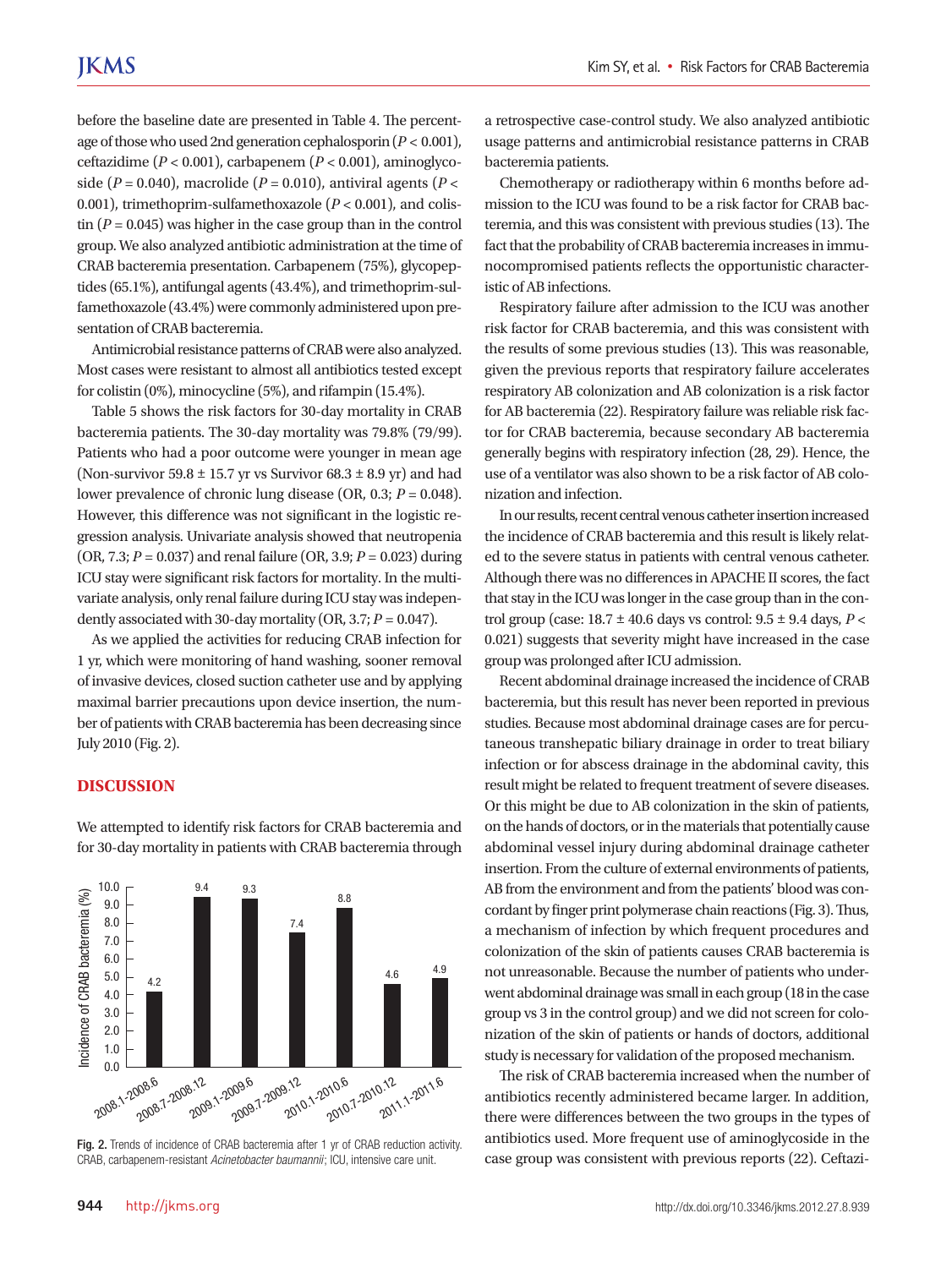M 1 2 3 4 5 6 7 8 9 10 111213 14 1516 17 18192021 222324 2526 2728 M M 1 2 3 4 5 6 7 8 9 10 11 12 131415 161718 1920 21 222324 25 26 2728M **A B**

Fig. 3. Finger print polymerase chain reactions of CRAB from patients (A) and the ICU environment (B). CRAB, carbapenem-resistant *Acinetobacter baumannii*; ICU, intensive care unit.

dime and colistin, which are often used against multidrug resistant strains, were also used in the case group more frequently. Thus, our results suggest that there was a preceding or accompanying infection by resistant strains other than CRAB. The frequent use of trimethoprim-sulfamethoxazole and antiviral agents was considered to be related with the immunosuppressive characteristic of the patients in the case group. From the analysis of antibiotics administered upon presentation of CRAB bacteremia, the common use of carbapenem could be related to the occurrence of CRAB. The frequent use of glycopetide, antifungal agents, or trimethoprim-sulfamethoxazole might be due to the immunosuppressive or severely infectious characteristics of the patients. We also analyzed antimicrobial resistance rates in the case group. Most cases were resistant to almost all antibiotics tested except for colistin (0%), minocycline (5%), or rifampin (15.4%). This could be related to frequent antibiotic usage.

We revealed that renal failure during ICU stay was an independent risk factor for 30-day mortality in patients with CRAB bacteremia. As other studies did not address renal failure during ICU stay, this was a new finding to which there was nothing to compare.

During the study period, between July 2008 and December 2009, the number of patients with CRAB bacteremia in the ICU did not decrease. After conducting surveillance culture of the environment, including beds and mechanical ventilators, 32 isolates (30.4%) of AB were screened among the 105 specimens. By finger print polymerase chain reactions for AB cultured from the environment and from the patients' blood, the concordance of type was confirmed. We have since tried to control CRAB bacteremia by monitoring hand washing, sooner removal of invasive devices, closed suction catheter use and applying maximal barrier precautions upon device insertion including hand washing, wearing a cap, masks, sterile gowns and gloves for the operators and covering from head to toe with sterile drapes for the patients (30). After 1 yr, with the introduction of these CRAB reducing activities, the number of patients with CRAB bacteremia has been decreasing since July 2010. These results are similar with a previous study which demonstrated that contact precautions, environmental decontamination, and a use of a closedsuction system could be beneficial for controlling CRAB outbreak (31).

This study has several limitations. First, as this study was conducted retrospectively, it might have selection bias based on the condition of different ICUs. Second, some previous studies reported matching selection of the control group for certain variables, but this study did not match the control group. The matching process would be useful in limiting selection bias, considering the period until AB bacteremia in the case group patients was certainly longer than whole ICU stay of patients in the control group. However, we could not perform the matching process because the number of control patients was relatively small. Nevertheless, this limitation could be overcome because there were no significant differences between the two groups in age, sex and APACHE II score. Third, we excluded CRAB-colonized patients although the colonization of CRAB can influence other risk factors, but the timing of the colonization may be inaccurate as regular active surveillance was not performed. We excluded CRAB-colonized patients from the case and control groups, because we tried to identify risk factors other than colonization of CRAB through this design. However, future study including CRAB-colonized patients will be needed as the colonization of CRAB can influence other risk factors. Fourth, this study was conducted in a single center, so the results may be different according to the settings of different ICUs.

Nevertheless, this study is meaningful in that it analyzed a relatively large number of patients ( $n = 106$ ) and identified risk factors for CRAB bacteremia comprehensively and extensively by investigating most of the variables found in previous studies. Especially, we focused on antibiotics usage and antimicrobial resistance. We also analyzed risk factors related to 30-day mor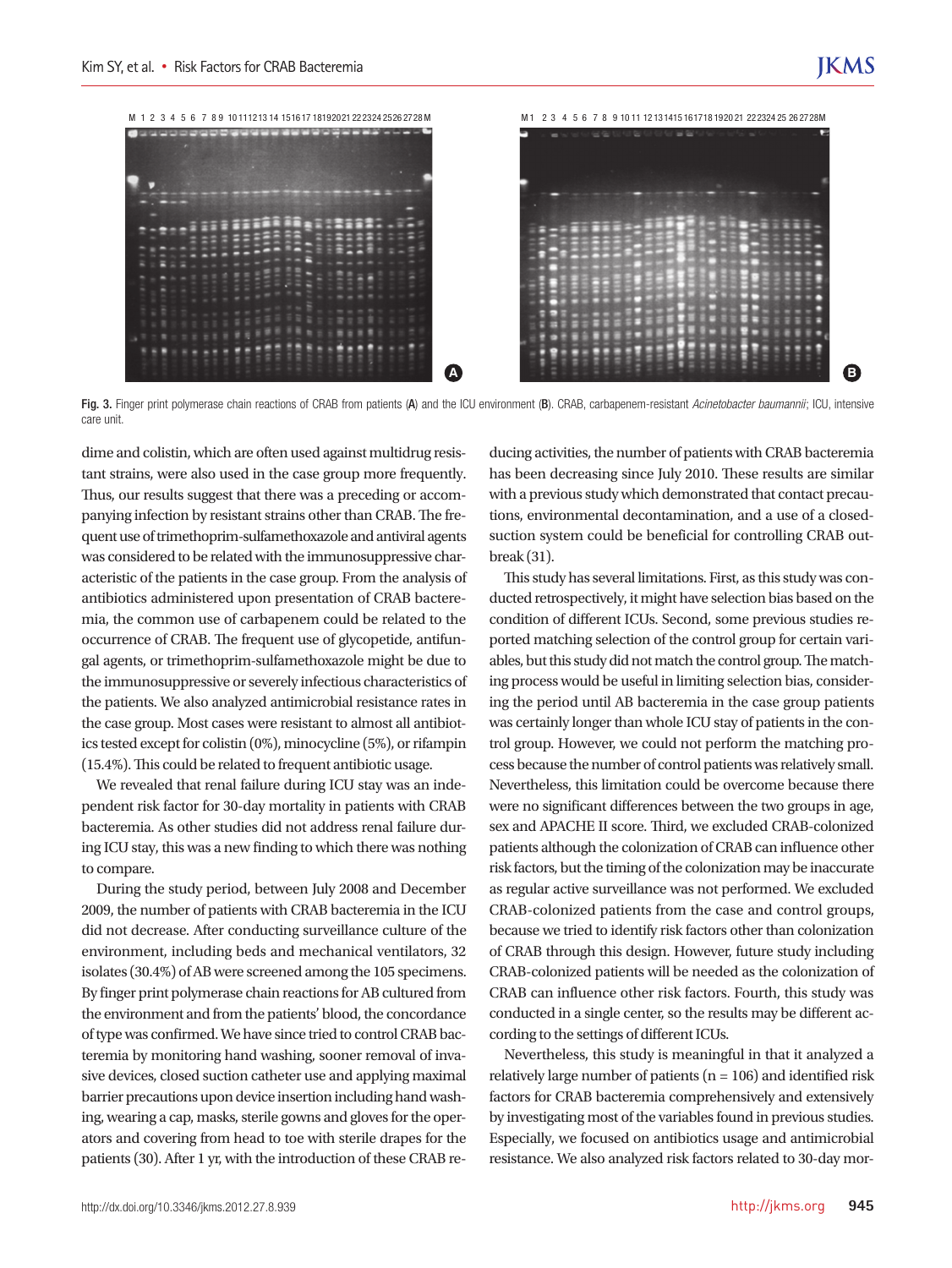tality. By these results, we can understand more about CRAB bacteremia. Because CRAB infection has only recently emerged as an issue in Korea, it is also important that this was the first study addressing CRAB bacteremia in Korea. Moreover, as AB colonization is known to be an important risk factor of AB bacteremia (22), those who had AB colonization were excluded from analysis. This stipulation led to a more accurate and efficient analysis for identifying risk factors other than AB colonization.

In conclusion, prior chemotherapy or radiotherapy, recent central venous catheterization, recent abdominal drainage, a large number of antibiotics used, and respiratory failure during ICU stay are independent risk factors for CRAB bacteremia. Renal failure during ICU stay is the only risk factor independently associated with 30-day mortality. It is important to prevent ventilator-associated pneumonia caused by CRAB in immunosuppressive patients in the ICU and to minimize invasive procedures and excessive use of antibiotics to prevent the development of CRAB bacteremia. Also, greater concern for CRAB bacteremia patients is needed when renal failure develops during ICU stay.

#### **ACKNOWLEDGMENTS**

We especially want to thank the ICU team including nurses and doctors in the Departments of Pulmonary, Anesthesiology, Microbiology, and Infectious Diseases for control of *Acinetobacter baumannii* bacteremia in Severance Hospital.

#### **REFERENCES**

- 1. Munoz-Price LS, Weinstein RA. *Acinetobacter infection. N Engl J Med 2008; 358: 1271-81.*
- 2. Joly-Guillou ML. *Clinical impact and pathogenicity of Acinetobacter. Clin Microbiol Infect 2005; 11: 868-73.*
- 3. Souli M, Galani I, Giamarellou H. *Emergence of extensively drug-resistant and pandrug-resistant Gram-negative bacilli in Europe. Euro Surveill 2008; 13: 19045.*
- 4. Falagas ME, Karveli EA, Siempos II, Vardakas KZ. *Acinetobacter infections: a growing threat for critically ill patients. Epidemiol Infect 2008; 136: 1009-19.*
- 5. Heritier C, Poirel L, Lambert T, Nordmann P. *Contribution of acquired carbapenem-hydrolyzing oxacillinases to carbapenem resistance in Acinetobacter baumannii. Antimicrob Agents Chemother 2005; 49: 3198-202.*
- 6. Park YK, Peck KR, Cheong HS, Chung DR, Song JH, Ko KS. *Extreme drug resistance in Acinetobacter baumannii infections in intensive care units, South Korea. Emerg Infect Dis 2009; 15: 1325-7.*
- 7. Maragakis LL, Perl TM. *Acinetobacter baumannii: Epidemiology, antimicrobial resistance, and treatment options. Clin Infect Dis 2008; 46: 1254-63.*
- 8. Jones RN, Sader HS, Fritsche TR, Rhomberg PR. *Carbapenem susceptibility discords among Acinetobacter isolates. Clin Infect Dis 2006; 42: 158.*
- 9. Perez F, Hujer AM, Hujer KM, Decker BK, Rather PN, Bonomo RA. *Global challenge of multidrug-resistant Acinetobacter baumannii. Antimi-*

*crob Agents Chemother 2007; 51: 3471-84.*

- 10. Giamarellou H, Antoniadou A, Kanellakopoulou K. *Acinetobacter baumannii: a universal threat to public health? Int J Antimicrob Agents 2008; 32: 106-19.*
- 11. Poirel L, Nordmann P. *Carbapenem resistance in Acinetobacter baumannii: mechanisms and epidemiology. Clin Microbiol Infect 2006; 12: 826-36.*
- 12. Baran G, Erbay A, Bodur H, Onguru P, Akinci E, Balaban N, Cevik MA. *Risk factors for nosocomial imipenem-resistant Acinetobacter baumannii infections. Int J Infect Dis 2008; 12: 16-21.*
- 13. Garcia-Garmendia JL, Ortiz-Leyba C, Garnacho-Montero J, Jimenez-Jimenez FJ, Perez-Paredes C, Barrero-Almodovar AE, Gili-Miner M. *Risk factors for Acinetobacter baumannii nosocomial bacteremia in critically ill patients: a cohort study. Clin Infect Dis 2001; 33: 939-46.*
- 14. Lee SO, Kim NJ, Choi SH, Kim TH, Chung JW, Woo JH, Ryu J, Kim YS. *Risk factors for acquisition of imipenem-resistant Acinetobacter baumannii: a case-control study. Antimicrob Agents Chemother 2004; 48: 224-8.*
- 15. Kuo LC, Lai CC, Liao CH, Hsu CK, Chang YL, Chang CY, Hsueh PR. *Multidrug-resistant Acinetobacter baumannii bacteraemia: clinical features, antimicrobial therapy and outcome. Clin Microbiol Infect 2007; 13: 196-8.*
- 16. Tseng YC, Wang JT, Wu FL, Chen YC, Chie WC, Chang SC. *Prognosis of adult patients with bacteremia caused by extensively resistant Acinetobacter baumannii. Diagn Microbiol Infect Dis 2007; 59: 181-90.*
- 17. Dijkshoorn L, Nemec A, Seifert H. *An increasing threat in hospitals: multidrug-resistant Acinetobacter baumannii. Nat Rev Microbiol 2007; 5: 939-51.*
- 18. Dizbay M, Tunccan OG, Sezer BE, Hizel K. *Nosocomial imipenem-resistant Acinetobacter baumannii infections: epidemiology and risk factors. Scand J Infect Dis 2010; 42: 741-6.*
- 19. Sheng WH, Liao CH, Lauderdale TL, Ko WC, Chen YS, Liu JW, Lau YJ, Wang LH, Liu KS, Tsai TY, et al. *A multicenter study of risk factors and outcome of hospitalized patients with infections due to carbapenem-resistant Acinetobacter baumannii. Int J Infect Dis 2010; 14: e764-9.*
- 20. Zavascki AP, Carvalhaes CG, Picao RC, Gales AC. *Multidrug-resistant Pseudomonas aeruginosa and Acinetobacter baumannii: resistance mechanisms and implications for therapy. Expert Rev Anti Infect Ther 2010; 8: 71-93.*
- 21. Horan TC, Andrus M, Dudeck MA. *CDC/NHSN surveillance definition of health care-associated infection and criteria for specific types of infections in the acute care setting. Am J Infect Control 2008; 36: 309-32.*
- 22. Jang TN, Lee SH, Huang CH, Lee CL, Chen WY. *Risk factors and impact of nosocomial Acinetobacter baumannii bloodstream infections in the adult intensive care unit: a case-control study. J Hosp Infect 2009; 73: 143-50.*
- 23. Garner JS, Jarvis WR, Emori TG, Horan TC, Hughes JM. *CDC definitions for nosocomial infections, 1988. Am J Infect Control 1988; 16: 128-40.*
- 24. Routsi C, Pratikaki M, Platsouka E, Sotiropoulou C, Nanas S, Markaki V, Vrettou C, Paniara O, Giamarellou H, Roussos C. *Carbapenem-resistant versus carbapenem-susceptible Acinetobacter baumannii bacteremia in a Greek intensive care unit: risk factors, clinical features and outcomes. Infection 2010; 38: 173-80.*
- 25. Wisplinghoff H, Bischoff T, Tallent SM, Seifert H, Wenzel RP, Edmond MB. *Nosocomial bloodstream infections in US hospitals: analysis of 24,179 cases from a prospective nationwide surveillance study. Clin Infect Dis 2004; 39: 309-17.*